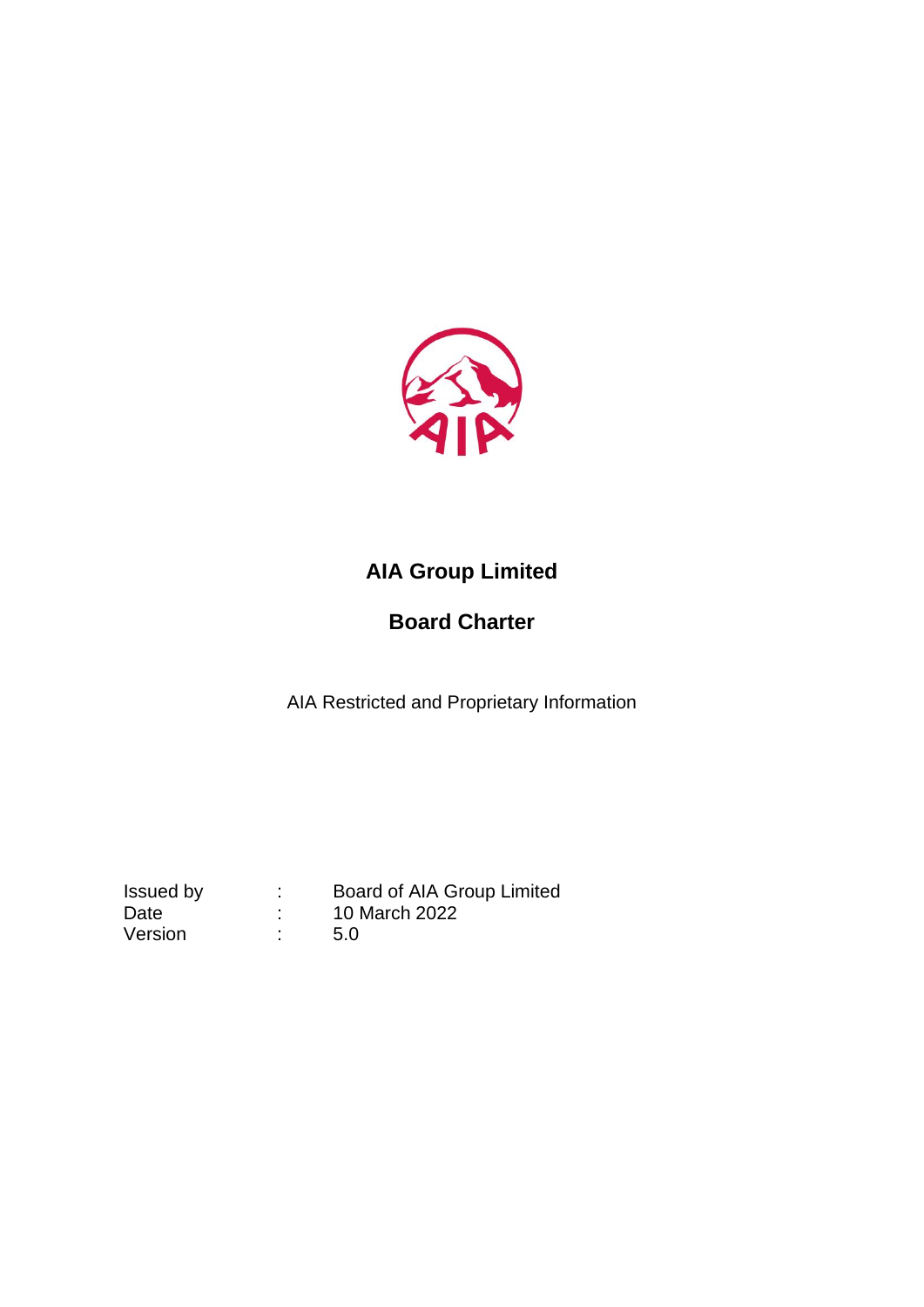# **I. INTRODUCTION**

This Charter sets out the roles and responsibilities of the board of directors (each a "**Director"** and together the "**Directors**" or the "**Board**") of AIA Group Limited (the "**Company**").

The Board is ultimately responsible for the sustainable performance of the Company and its subsidiaries and their branches (together, the "**Group**"), including the consistent achievement of business plans and compliance with statutory as well as corporate obligations.

The Board is also ultimately responsible for the development and implementation of the Group's corporate governance practices.

In these matters the Board provides leadership to the Company through the Chief Executive Officer (the "**CEO**").

While the Board assumes these responsibilities on behalf of the Company's shareholders, the Directors recognize that other stakeholders including the Company's customers, staff and, ultimately, the general public will benefit from effective commercial performance and enlightened governance processes.

In carrying out its responsibilities under this Charter, the Board will be cognizant of the requirements of all legislation, regulations and statutory standards. In particular these will include, but are not limited to, the provisions of the Hong Kong Companies Ordinance, the Insurance Ordinance and the Rules Governing the Listing of Securities on The Stock Exchange of Hong Kong Limited (the "**Listing Rules**") that apply to the Company and its operations.

The Company has been designated as designated insurance holding company under the Insurance Ordinance and is subject to the groupwide supervision of the Insurance Authority in Hong Kong.

Where the Company considers them relevant and appropriate to its operations, it will also observe industry standards, codes and other formal requirements.

## **II. ROLES AND RESPONSIBILITIES OF THE BOARD**

#### **A. Powers**

The Directors will exercise the powers of the Company as conferred on them by the Hong Kong Companies Ordinance, the Articles of Association of the Company, and any other relevant legislation. They have power to access the relevant persons within the Group for obtaining accurate and relevant information to facilitate their effective discharge of responsibilities of the Board as set out in this Charter.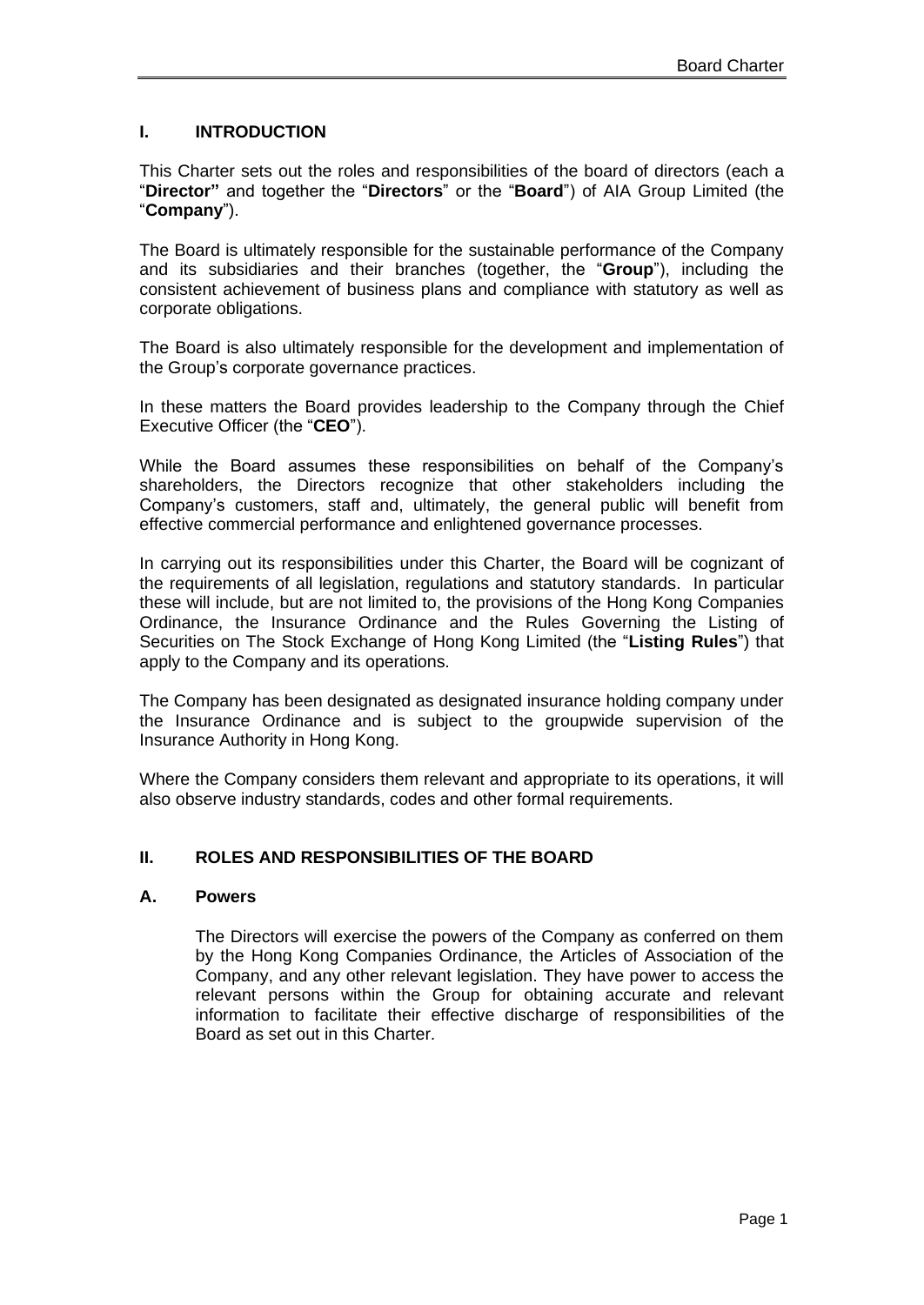# **B. Delegation of Authority**

The Board shall delegate authority to the CEO to act on behalf of the Board in the executive management of the Company. Any responsibilities not so delegated by the Board to the CEO remain the responsibility of the Board. The CEO shall make a report to the Board at each meeting on the performance of the business against its business plan; and on any other matters material to the Board's appreciation of the Group's position. In addition, the Board may establish Committees of the Board to assist it in meeting its responsibilities. Each such Committee of the Board shall be given delegated authority to enable it to obtain all information necessary to perform its functions effectively. Terms of reference for each such Committee of the Board will be approved by the Board to set out its role and responsibilities, to determine matters relevant to its composition and administration and to deal with any other matters that the Board may consider necessary.

The system of delegation of authority to such Committees and the exercise of that authority is predicated on an assumption that the Board is kept appropriately and fully informed on all material issues. This means that appropriate and sufficiently detailed reports must be furnished at regular intervals in a form, timeframe and quality that enable the Board to discharge its duties effectively. The Board will therefore review the terms of the delegation of authorities not only in light of the affairs of the Group and the performance of its delegates from time to time, but also the quality of information it is receiving from the delegates.

The Board reserves the right to withdraw or change any delegation at any time.

## **C. The Role of the Board**

The Board's principal role is to govern, rather than manage, the Group, by ensuring that there is a proper governance framework in place to promote and protect the Group's interests for the benefit of its shareholders, and other stakeholders.

In addressing its responsibilities, the Board will be concerned with the matters listed below, taking account of the recommendations of the CEO as appropriate.

## **1. Strategy and Management**

- 1.1 Responsibility for the overall management of the Group.
- 1.2 Determining the Group's corporate culture, long-term business objectives and commercial strategy and overseeing their implementation, in line with the long-term interests and viability of the Group.
- 1.3 Approving of the annual business and capital management plans, covering the annual operating and capital expenditure budgets, and any material changes to them.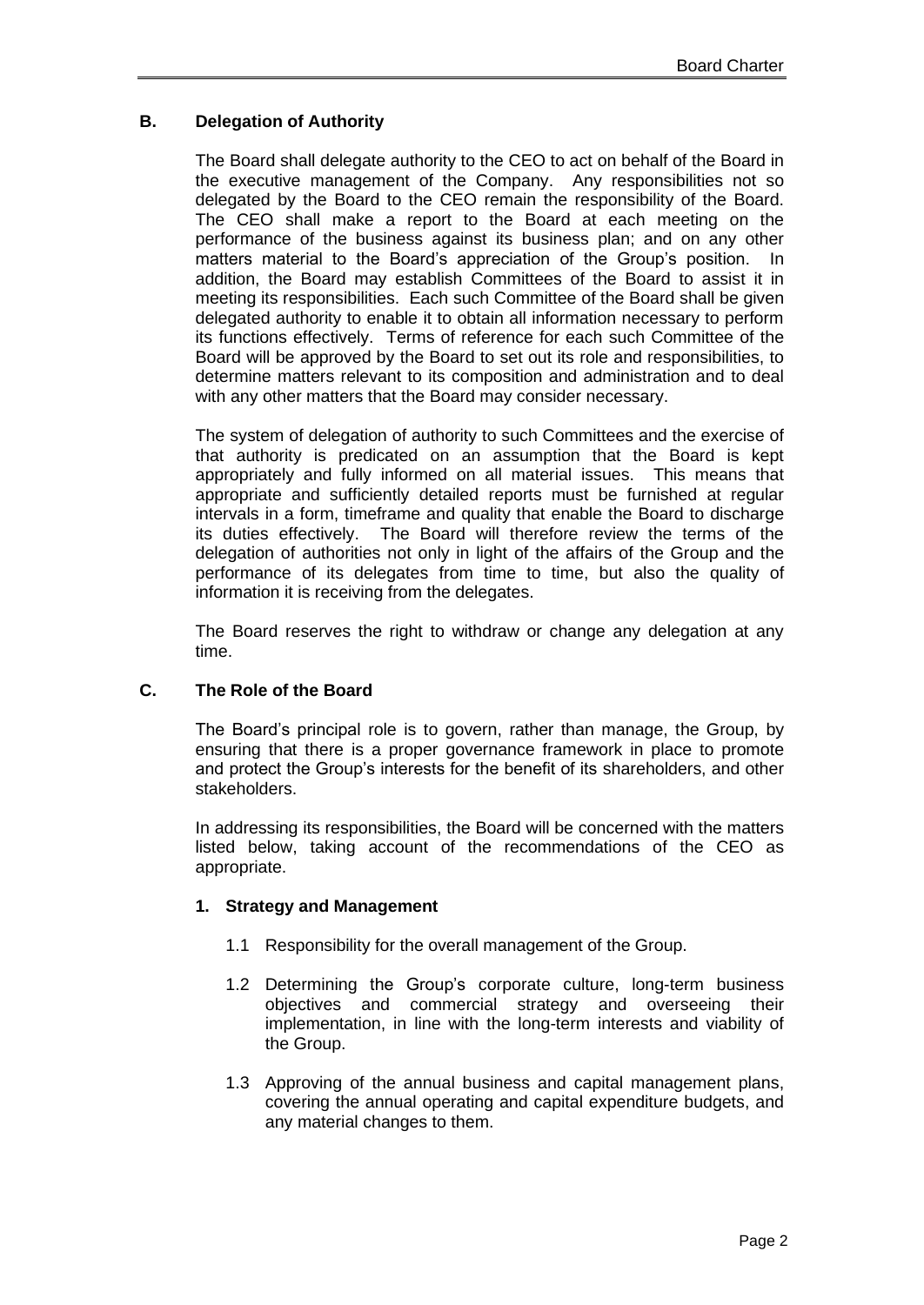- 1.4 Reviewing performance in the light of the Group's strategy, objectives, business plans and budgets and ensuring that they take into account at least the following:
	- applicable laws and regulations and the risks which may arise from the Group's business operations;
	- long-term financial safety and soundness of the Group;
	- the interests of policy holders and other stakeholders; and
	- the interests and objectives of the members of the Group which carry on insurance business.
- 1.5 Overseeing the Group's control and accountability systems.
- 1.6 Ensuring appropriate resources are available for the Group in the pursuit of its strategic objectives.
- 1.7 Ensuring the financial integrity of the Group, including:
	- monitoring the cash flow position;
	- monitoring performance of the prudential reserve and approving significant changes to reserve policy;
	- monitoring investment performance and approving significant changes to investment policy; and
	- monitoring of the solvency requirement and capital adequacy requirement.

## **2. Structure and Capital**

- 2.1 Material changes relating to the Company's capital structure, including:
	- reduction of share capital;
	- share issues:
	- share buybacks (including the use of treasury shares); and
	- material changes in debt structure.
- 2.2 Major changes to the Group's corporate structure.
- 2.3 Any changes to the Company's listing status.

#### **3. Financial Reporting and Controls**

3.1 Ensuring the implementation of effective control functions of the Company, covering risk management, financial control, compliance, internal audit and actuarial, supported by skilled staff, sufficient resources and access to information.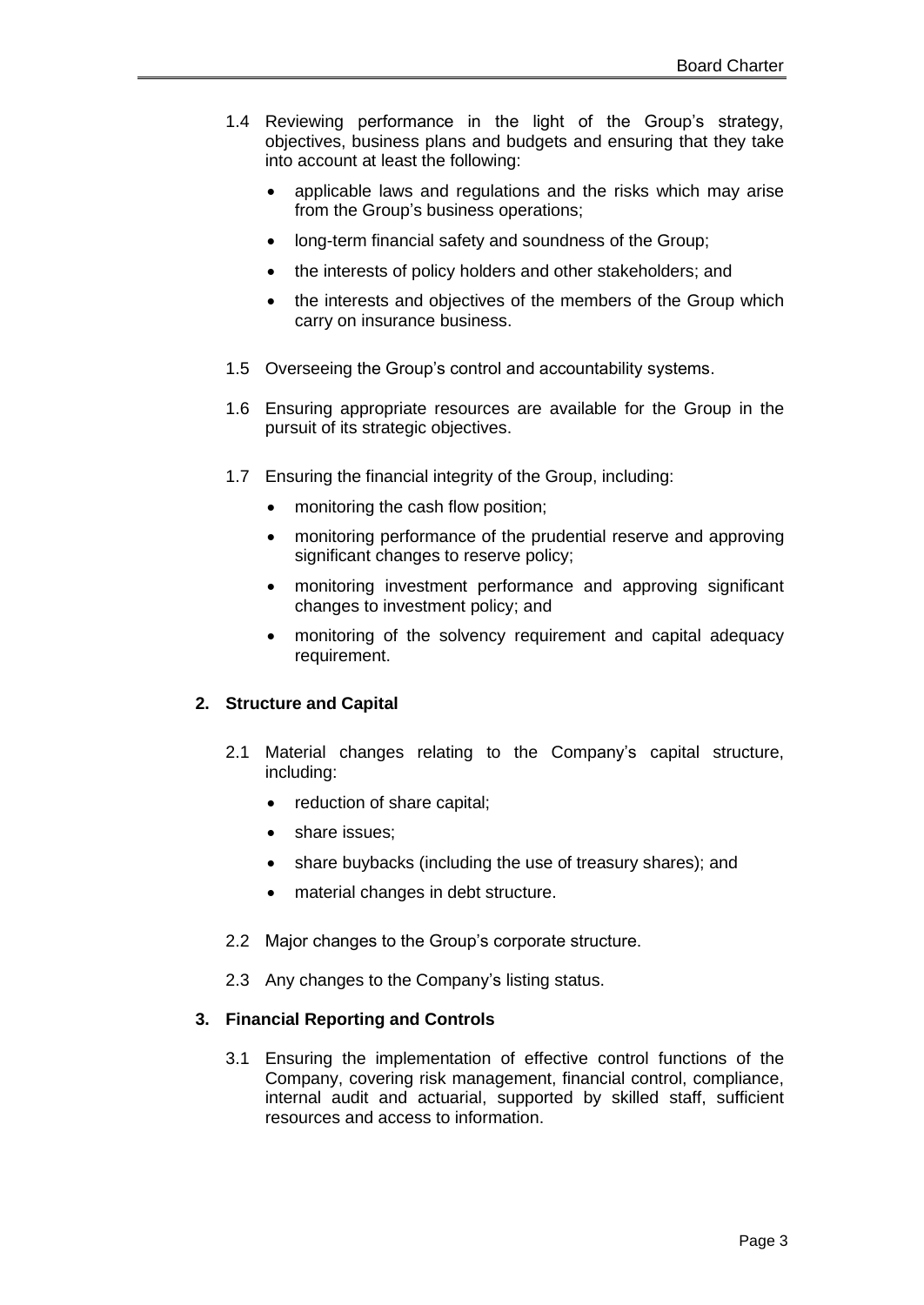- 3.2 Approving the preliminary announcements of the interim and final results.
- 3.3 Approving the interim and annual report and accounts.
- 3.4 Approving any significant changes in accounting policies or practices.
- 3.5 Determining the overall dividend policy to be followed and approving any interim and final dividend recommendations and any share dividend alternative.

#### **4. Risk**

- 4.1 Approving adequate risk management and internal compliance and control policy and procedures and the monitoring and review of their effectiveness.
- 4.2 Overseeing the implementation of an effective group enterprise risk management framework, including the review and approval of supervisory reports to be submitted to the Insurance Authority.
- 4.3 Reviewing the risk appetite statement of the Group on an annual basis and approving any material business activities of the Group deviating from its approved risk appetite and tolerable limits or any matters materially affecting the Group's overall reputation, including its brand and values.
- 4.4 Ensuring systems exist to enable the Group to comply with all statutory and regulatory requirements and ethical standards.
- 4.5 Taking the lead in setting the appropriate 'tone from the top' and overseeing the adherence to the corporate values and risk culture to avoid excessive risk taking by enforcing the AIA Code of Conduct.
- 4.6 Overseeing major litigation.

# **5. Contracts**

- 5.1 Overseeing major capital projects, investments, acquisitions and disposals.
- 5.2 Approving contracts which are material strategically or by reason of size, entered into by the Company or any subsidiary whether in the ordinary course of business or otherwise.

#### **6. Communication**

- 6.1 Approving resolutions and corresponding documentation to be put forward to shareholders at a general meeting.
- 6.2 Approving all circulars and listing particulars.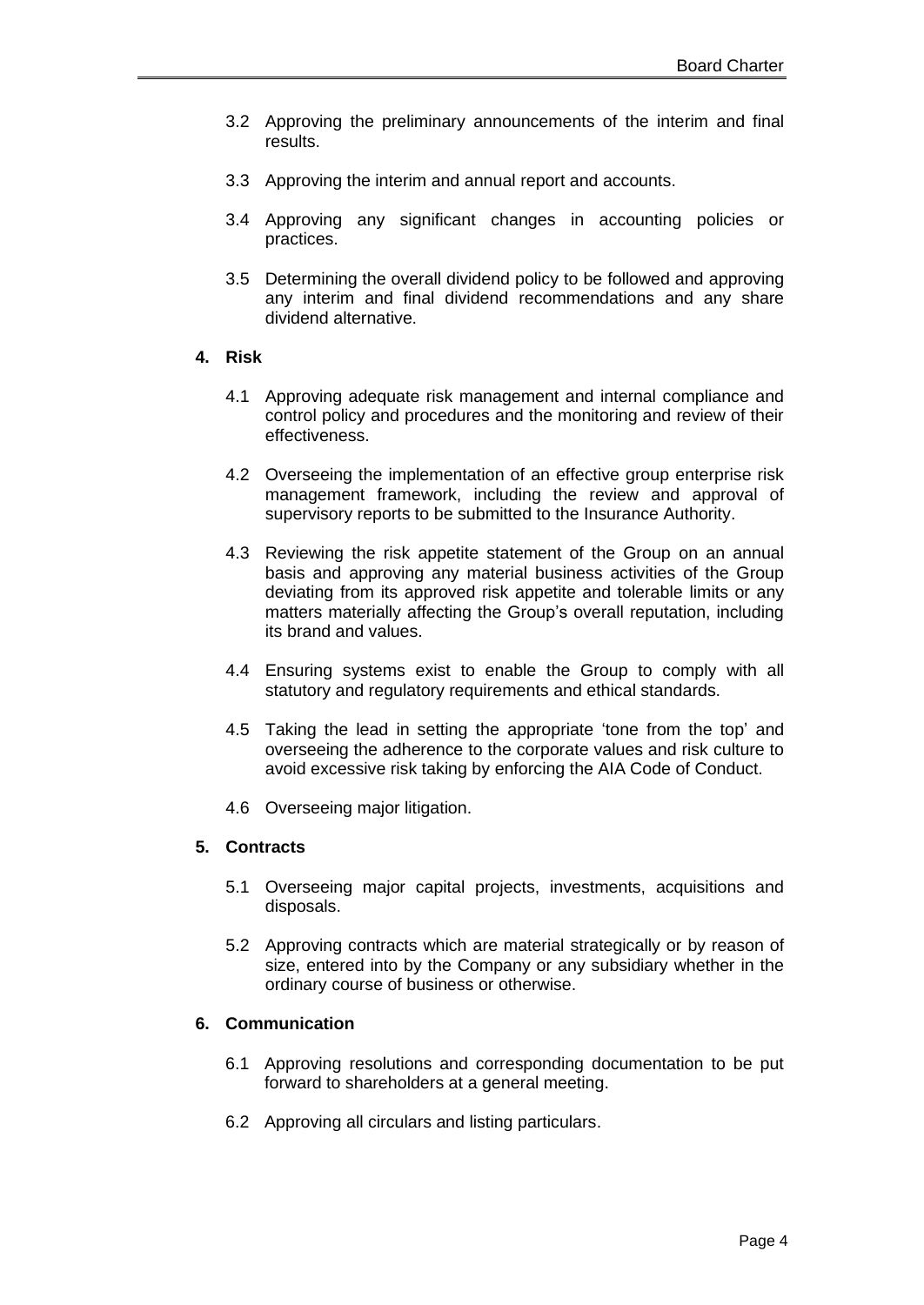- 6.3 Approving announcements in compliance with the requirements of any stock exchange upon which the Company's securities are listed together with any other applicable laws, ordinances, codes and rules.
- 6.4 Ensuring the timely disclosure of the information and transactions to the appropriate parties, as required by the Listing Rules and other applicable laws, ordinances, codes and rules.
- 6.5 Ensuring the timely reporting and the accuracy of the Company's annual report, interim report, other announcements and summaries that are required to be produced.

## **7. Board Membership and Other Appointments**

- 7.1 Following recommendations from the Nomination Committee, changing the structure, size and composition of the Board (including appointments and removals).
- 7.2 Approving chairmanship and membership of Board Committees.
- 7.3 Appointing or removing the CEO.
- 7.4 Appointing, reappointing or removing the external auditor to be put to shareholders for approval, following the recommendation of the Audit Committee.
- 7.5 Appointing or removing the Company Secretary.

#### **8. Remuneration**

- 8.1 Ensuring that the remuneration policy of the Company covers Directors, members of the senior management, key persons in control functions and other Group employees whose actions may have a material impact on the risk exposure of the Group.
- 8.2 Following recommendations from the Remuneration Committee (as appropriate) in connection with:
	- Determining the remuneration policy for such person as shall be nominated as Senior Management (as defined in the terms of reference of the Remuneration Committee) which shall be separate from the Directors' fees (as referred to below).
	- Approving the introduction of new share incentive plans or major changes to existing plans.
- 8.3 Determining the Directors' fees payable to Directors for their services as Directors.

## **9. Delegation of Authority**

9.1 Approving the division of responsibilities between the Chairman and the CEO.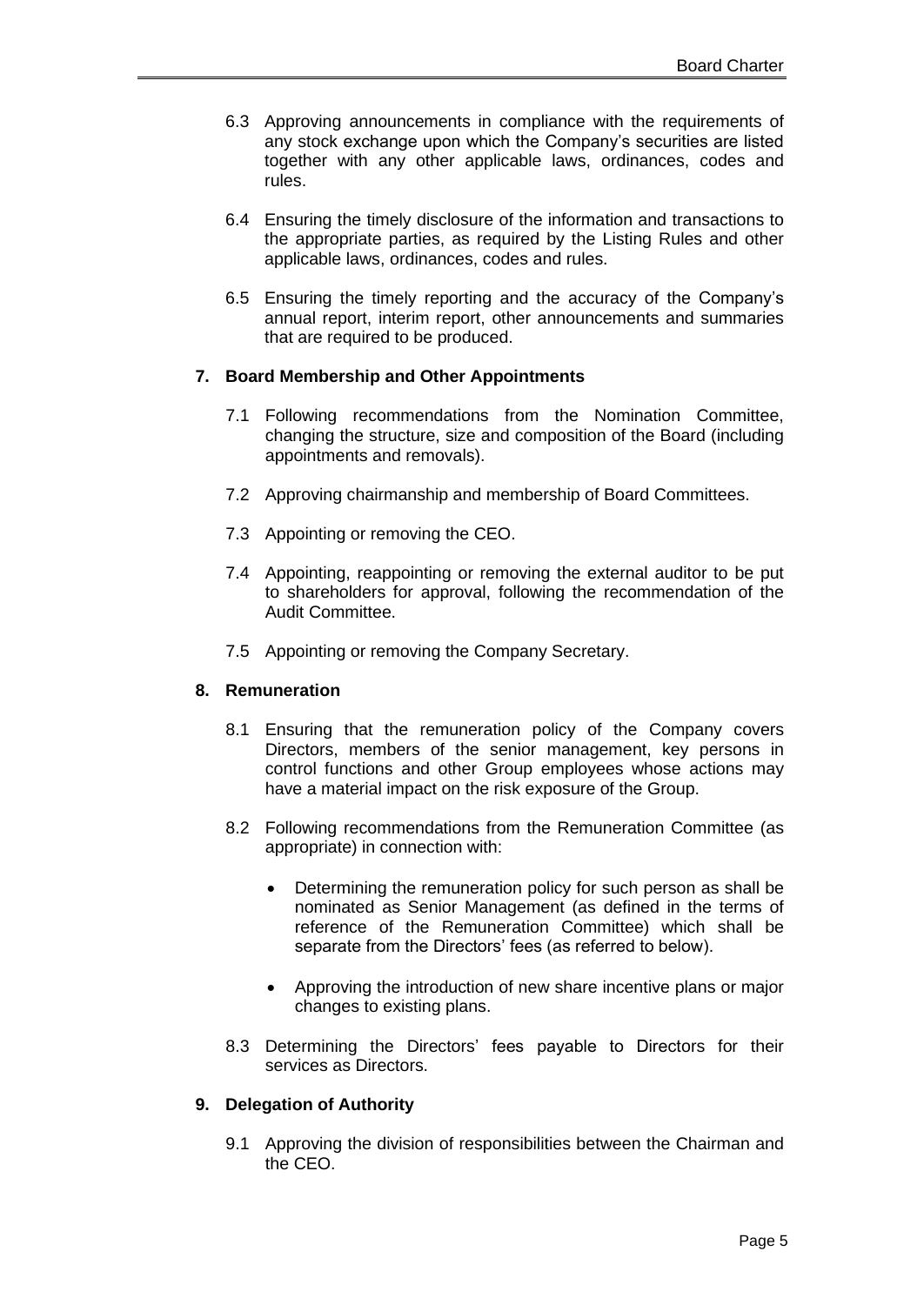- 9.2 Approving the primary written delegations of authority for expenditure.
- 9.3 Delegating responsibility for the overall management and profit performance of the Group, including all operational and administrative matters, to the CEO.
- 9.4 Approving terms of reference of Board Committees that set out their roles and responsibilities, as well as determining matters relevant to their composition and administration and any other matters that the Board may consider necessary.
- 9.5 Receiving minutes and/or reports from Board Committees.

#### **10. Corporate Governance Matters**

- 10.1 Undertaking a formal and rigorous review annually and externally facilitated reviews as appropriate of its own performance, and that of its Committees and individual Directors.
- 10.2 Determining the independence of non-executive Directors.
- 10.3 Receiving reports on the views of the Company's shareholders.
- 10.4 Ensuring an appropriate corporate governance framework for the Group and overseeing corporate governance matters including development, implementation and monitoring of corporate governance policies.
- 10.5 Reviewing the Group's compliance with the Corporate Governance Code of the Listing Rules and disclosure in the Corporate Governance Report.
- 10.6 Ensuring all Directors, chief executive and key person in control functions of the Company are fit and proper persons, with reference to the Insurance Ordinance and any guidelines issued thereunder.

## **11. Others**

- 11.1 Making political donations.
- 11.2 Approving the levels of Directors' and Officers' liability insurance and indemnification of Directors.
- 11.3 Approving major changes to the rules of the Group's pension schemes involving significant additional costs, or change of trustees or major changes to the investment strategy.
- 11.4 Ensuring the provision of a safe working environment for staff.
- 11.5 Deciding on any matter that is in excess of the discretions or limits that have been delegated from time to time to the CEO.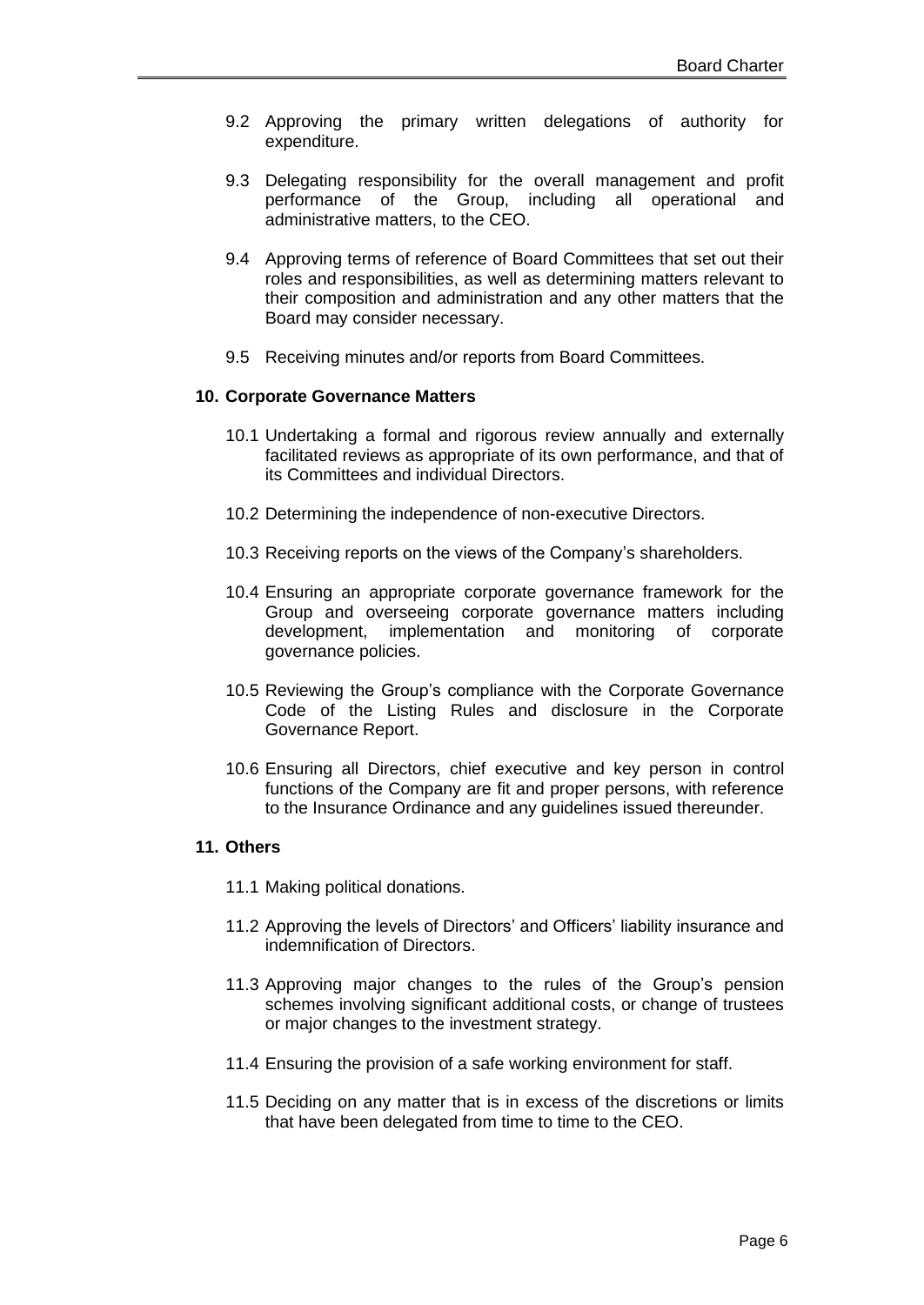- 11.6 Reviewing on a continuing basis the executive succession planning and executive development activities.
- 11.7 Approving matters reserved for the Board.

#### **III. ROLES AND RESPONSIBILITIES OF THE CHAIRMAN OF THE BOARD**

The Directors may elect a Chairman of the Board.

The Chairman of the Board plays a critical role on the Board, leading the Board in its responsibilities for the business and affairs of the Company and oversight of management. In performing this role, the Chairman of the Board must work with the other Directors, the CEO, other senior management and the shareholders.

In performing this role, the Chairman of the Board will be concerned with the following matters:

- presiding over meetings of the Board;
- ensuring that all Directors are properly briefed on issues arising at Board meetings;
- ensuring that Directors receive adequate information in a timely manner;
- ensuring that strategies, business plans and other policy recommendations made to the Board by the CEO and his executive team receive competent but sympathetic and supportive scrutiny and appraisal by the Board;
- presiding over general meetings of the Company's shareholders;
- ensuring that appropriate steps are taken to provide effective communication with shareholders;
- ensuring that views of shareholders are communicated to the Board as a whole;
- ensuring good corporate governance practices and procedures are followed;
- taking a lead in ensuring that the Board acts in the best interests of the Company;
- encouraging all Directors to make full and active contributions to the Board's affairs;
- ensuring that the Board works effectively, discharges its responsibilities and discusses key issues in a timely manner;
- facilitating the effective contribution of the Directors and ensuring constructive relations among executive, non-executive and independent non-executive Directors;
- arranging, at least once a year, meetings comprising of all Directors other than the executive Directors; and
- providing leadership for the Board in its oversight of the executive management.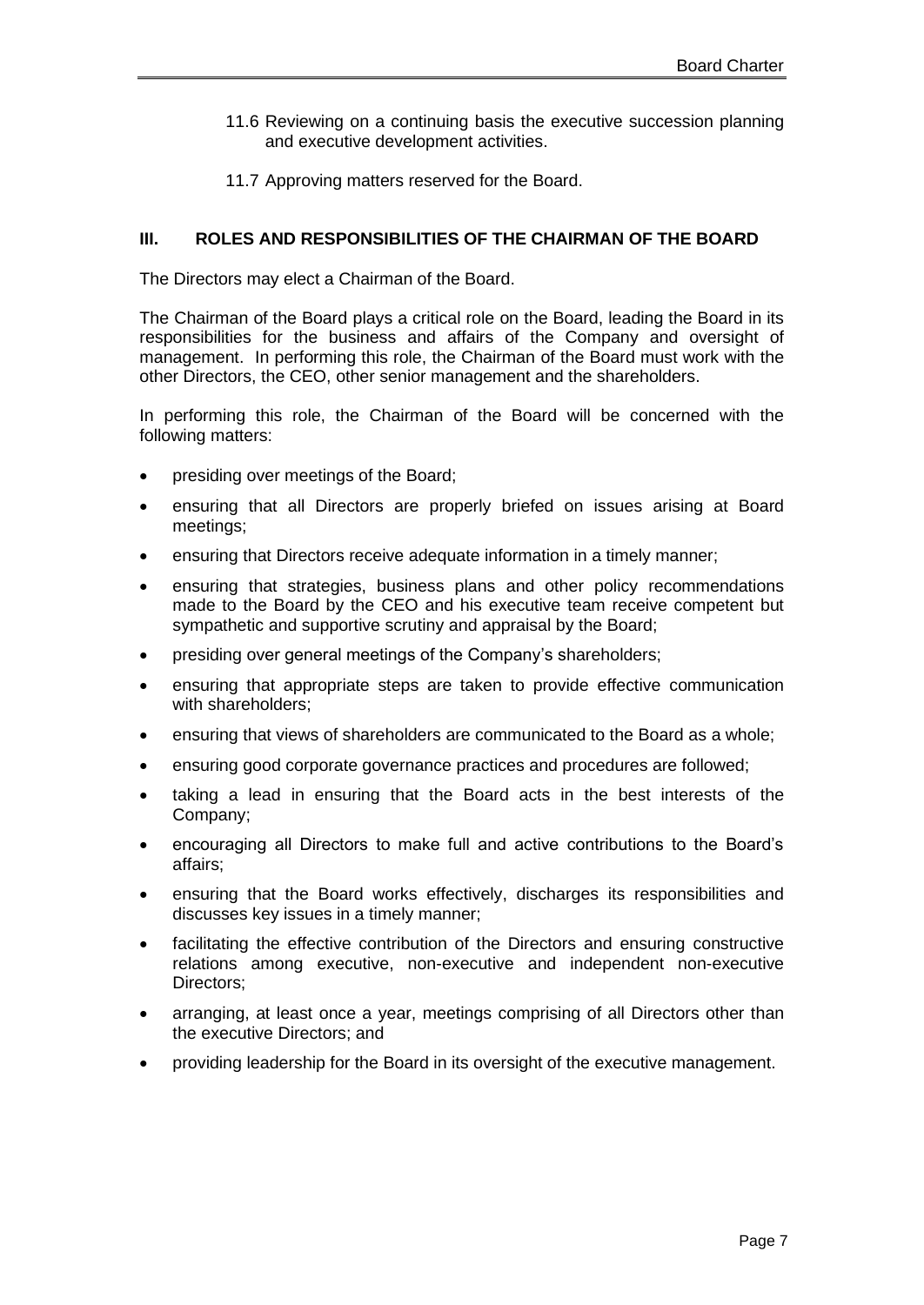## **IV. ROLES AND RESPONSIBILITIES OF THE CHIEF EXECUTIVE OFFICER**

## **A. The Role of the CEO**

As mentioned in Section II above, the Board delegates authority to the CEO to act on behalf of the Board in the management of the Company.

The CEO is responsible to the Board for the overall management and profit performance of the Group, including all day-to-day operations and administration, within the framework of Company policies, reserved powers and routine reporting requirements.

Under the authority delegated by the Board, the CEO will be concerned with the following matters:

#### **1. Strategy and Management**

- 1.1 Developing business plans, budgets and company strategies for recommendation to and consideration by the Board and, to the extent approved by the Board, implementing these plans, budgets and strategies.
- 1.2 Managing the Group's financial and other reporting mechanisms as well as its control and monitoring systems to ensure that these mechanisms and systems capture all relevant material information on a timely basis and are functioning effectively.
- 1.3 Managing, in collaboration with the Chairman of the Board as appropriate, the external public and shareholder information strategies of the Group.
- 1.4 Managing regulatory relationships across the Group's operations.

## **2. Risk**

- 2.1 Identifying and managing operational risks on a daily basis and, where those risks could have a material impact on the Company's businesses, formulating strategies for managing these risks for consideration by Board.
- 2.2 Communicating and implementing the policies and procedures approved by the Board and putting in place adequate controls to ensure that compliance occurs.
- 2.3 Ensuring the Group has an adequately resourced and effective risk management, financial control, compliance, internal audit and actuarial functions.
- 2.4 Ensuring that the insurance programme for the Group is cost efficient in retention, management and protection against insurable risks.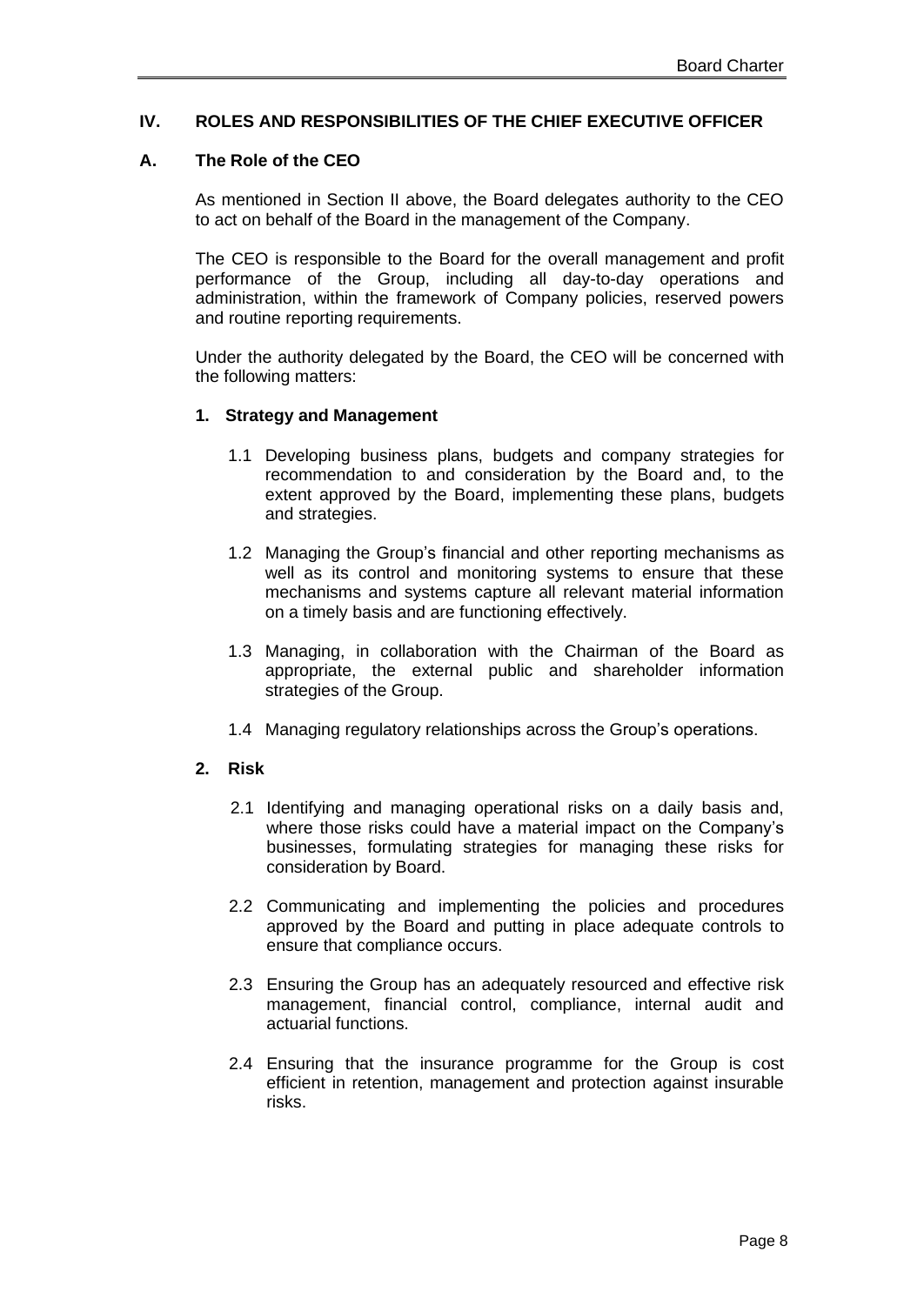# **3. Communication**

3.1 Ensuring that the Board and its various committees are provided with sufficient information on a timely basis in regard to the Group's business and, in particular, with respect to the Group's performance, financial condition, operating results and prospects, to enable the Board and those committees to fulfill their governance responsibilities.

# **4. Others**

- 4.1 Ensuring the provision of a safe working environment for staff.
- 4.2 Appointing, reviewing the performance of and removing senior executives and key persons in control functions of the Company.
- 4.3 Ensuring that staff are fully aware of and comply with appropriate codes of conduct.
- 4.4 Drawing up the agenda for each Board meeting taking into account, where appropriate, any matters proposed by the other Directors for inclusion in the agenda.
- 4.5 Reviewing and monitoring the training and continuous professional development of senior executives.

## **B. Delegation of Authority**

The CEO is authorized to delegate the authority conferred on him as he deems appropriate.

## **V. THE COMPANY SECRETARY**

The Company Secretary supports the effectiveness of the Board and its committees by:

- providing advice on all corporate governance matters;
- monitoring whether Board and Board Committee policies and procedures are followed;
- preparing a calendar of key corporate governance events and ensuring that significant requirements are met on time;
- coordinating the completion and dispatch of Board and Board Committee agendas and briefing papers in a form, timeframe and quality that enables the Directors to effectively discharge their duties; and
- ensuring a proper record is kept of Board and Board Committee deliberations and that Company registers are maintained.